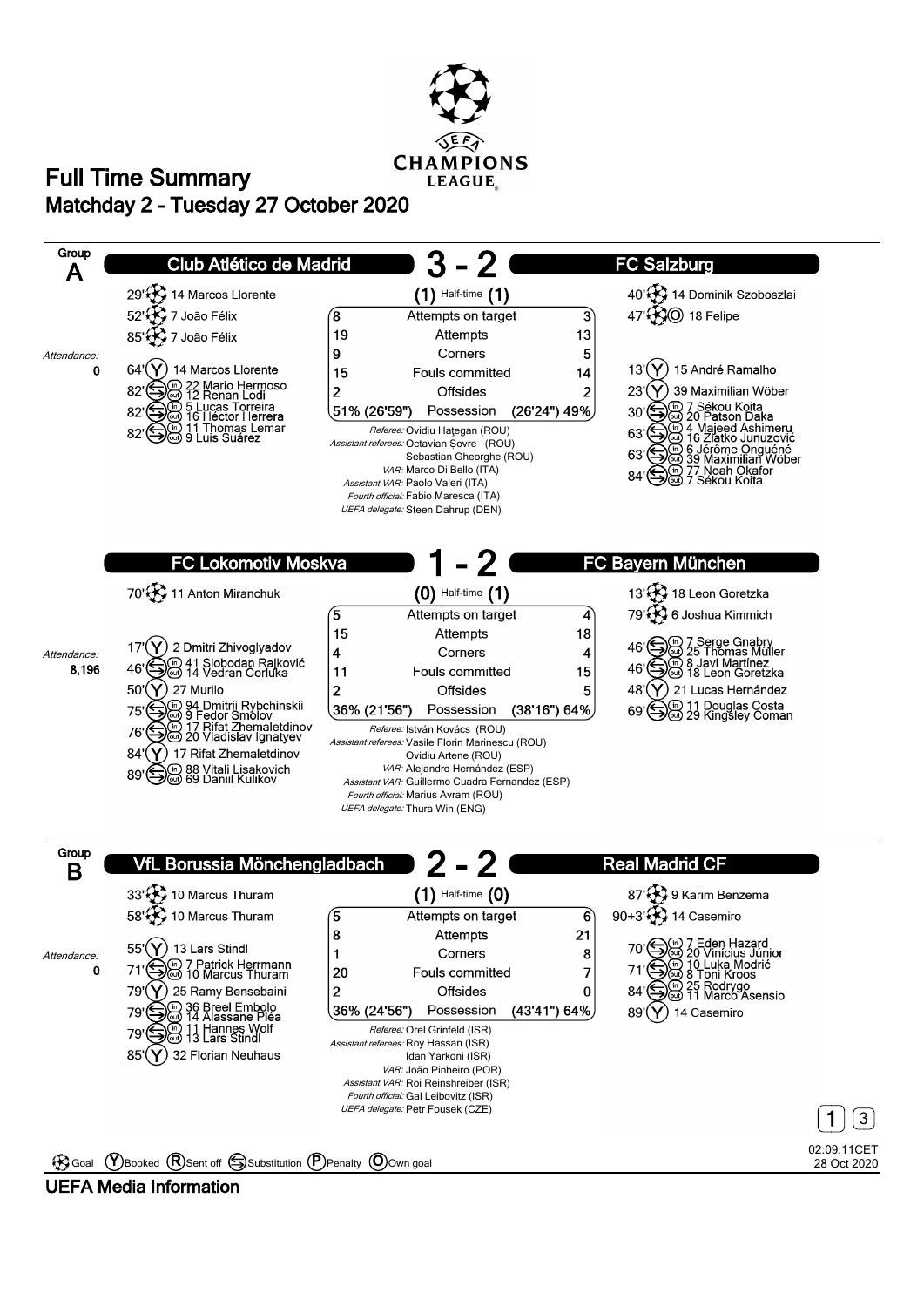

# **Matchday 2 - Tuesday 27 October 2020 Full Time Summary**



### **UEFA Media Information**